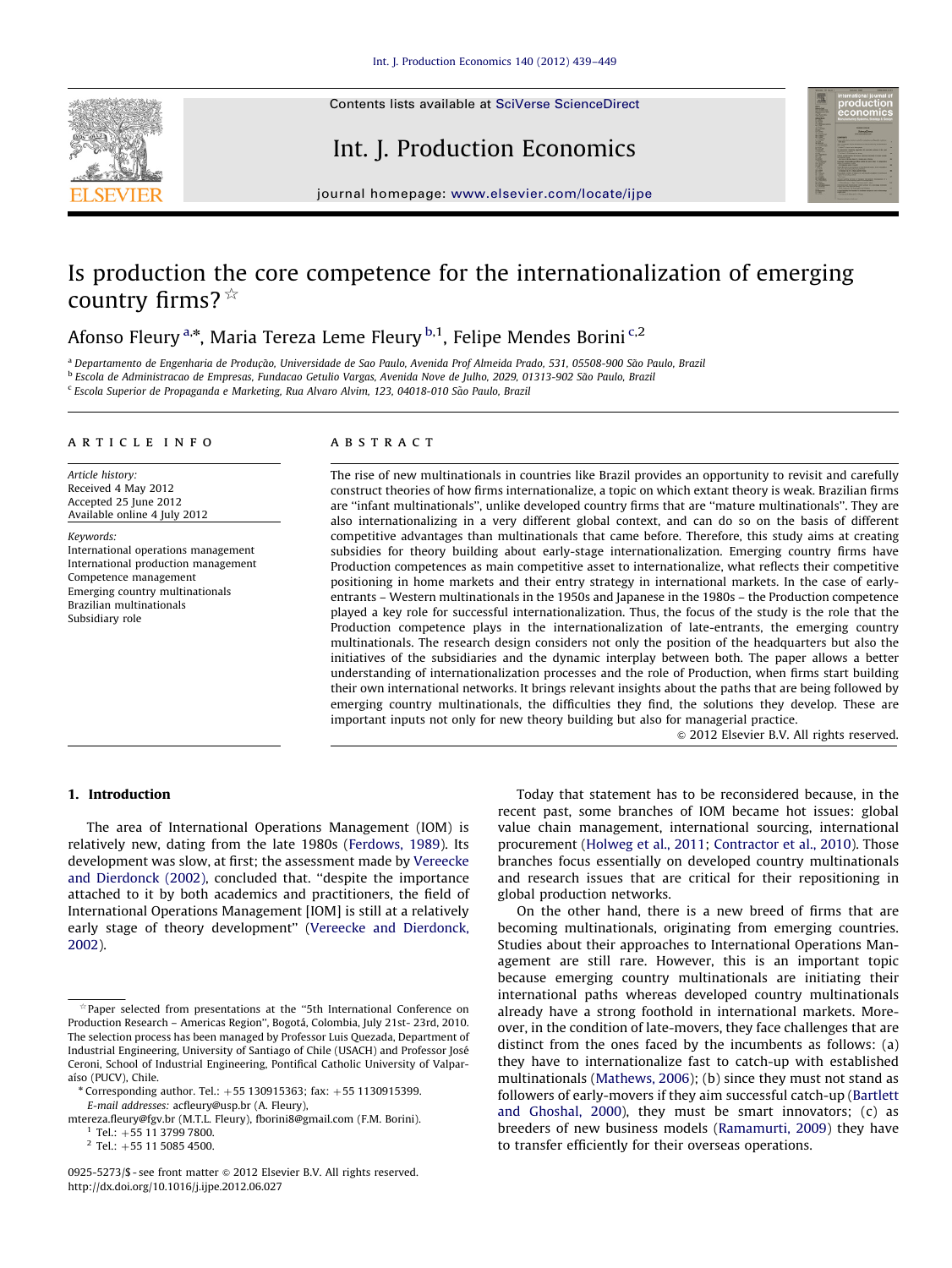Therefore, in principle, emerging country multinationals, since the very start of their internationalization processes, should be "making the most of their foreign factories", in the expression adopted by [Ferdows \(1997\).](#page--1-0) In the different taxonomies proposed for the roles of subsidiaries, emerging country multinationals' subsidiaries should perform as strategic leaders ([Bartlett and](#page--1-0) [Ghoshal, 1989](#page--1-0)) or have world mandates [\(Birkinshaw and](#page--1-0) [Morrison, 1995\)](#page--1-0) as early as possible.

Historically, the internationalization of firms is supported by novel productive models: the internationalization of American firms in the early 20th century was supported by the American Manufacturing System [\(Best, 1990\)](#page--1-0) and the expansion of Japanese firms in the late 20th century was based on the Japanese Production Model [\(Womack et al., 1990\)](#page--1-0). The same seems to be the case for firms from emerging economies which rely on distinctive competences in Production at home for successful internationalization ([Zeng and Williamson, 2007;](#page--1-0) [Ramamurti,](#page--1-0) [2009\)](#page--1-0). The question that remains is: are Production competences the main driver for the international expansion of emerging country multinationals?

We address that question through the application of a competence-based management/competence-based competition approach ([Hamel and Prahalad, 1994](#page--1-0); [Hamel and Heene, 1994;](#page--1-0) [Teece, 2009\)](#page--1-0). In other words, we depart from the standpoint that what provides competitive advantage for any firm is the set of organizational competences they develop. Thus, for a firm to emerge as a multinational it must rely on a distinctive set of competences when compared to international competitors and, from then on, build a dynamic relationship between parent company and subsidiaries for the fast and continuous enhancement of organizational competences, irrespective of location and mode of entry.

The reasons for the choice of the competence-based management/competence-based competition approach are the following: (a) the multinational might be considered as a network of competences geographically dispersed ([Rugman and Verbeke, 2001\)](#page--1-0); (b) competence formation at firm level suffers a strong influence from the local environment [\(Kogut, 1991](#page--1-0); [Leo, 1994](#page--1-0)), what differentiates multinationals originated in different countries; (c) more than seeking to understand the environmental factors that may motivate companies to go international, this approach prioritizes the issue of how companies create dynamic capabilities to become internationally competitive [\(Teece et al., 1997;](#page--1-0) [Knight and Kim, 2009](#page--1-0)); (d) the competence-based competition approach [\(Prahalad and Hamel,](#page--1-0) [1990](#page--1-0); [Hamel and Heene, 1994](#page--1-0)), which had enormous repercussions in the early 1990s, has resurged as the basis for a large number of studies in recent years [\(Barney and Clark, 2007](#page--1-0); [Verbeke, 2009;](#page--1-0) [Teece, 2009](#page--1-0)); for instance, Verbeke  $(2009:84)$  assumes that " $\dots$  the notion of core competencies is largely equivalent to the higher-order concept of Firm Specific Advantage,...".

We will initially elaborate the analytical framework, based on the construct organizational competences; this will allow us to refine the research questions. The analytical framework will be applied to the group of Brazilian multinationals, as a representative of multinationals from the emerging countries. Through a survey research method, we will analyze their internationalization process in two moments in time: 2006 and 2010. The first survey was made during the entry phase of Brazilian multinationals and collected information about the role of the Production competence, amongst the other organizational competences, both at the parent company and the subsidiaries. The second survey had the same aim, but it generated information related to the expansion phase of Brazilian multinationals.

The results showed that Brazilian multinationals are not yet integrating their subsidiaries fast and effectively; they are not profiting from their foreignness. Only when the Production competence is considered, the learning loop is being closed: there is an initial transference from the headquarter (HQ) to subsidiaries and, after some time, subsidiaries become competent and start transferring competences for the HQ. But that seems not be the case in regards to the other organizational competences. In other words, only the Production competence has entered a virtuous cycle. Therefore, Brazilian multinationals are not yet making the most of their foreign subsidiaries.

### 2. Production as core competence for internationalization: A historical perspective

From a historical perspective, POM's theory and practice began with the ''American Manufacturing System'' [\(Best, 1990\)](#page--1-0), rooted in the Springfield Valley experience and structured by Frederick Taylor's and Henry Ford's seminal works. The American model was disseminated throughout the world by the American multinationals since the beginning of the 20th century and through the American-inspired literature, beginning with Taylor's ''Principles of Scientific Management'', dated 1911. It prevailed for almost a century as the model for the whole world, independently of industry or country specificities.

For a number of reasons the American model began to lose power ([Ruigrok and vanTulder, 1995](#page--1-0)) and was challenged by the Japanese Production Model (JPM) in the 1980s. This was first decoded by western authors ([Schonberger, 1982\)](#page--1-0), academic groups commissioned by western governments [\(Dertouzos et al.,](#page--1-0) [1989;](#page--1-0) [Coriat, 1994](#page--1-0)) and worldly diffused by the Lean Manufacturing thinking and practices, symbolized by the bestselling ''The machine that changed the world'' [\(Womack et al., 1990](#page--1-0)). The Japanese multinationals also played an important part in that diffusion process through their foreign subsidiaries and the production networks that they established ([Mair, 1994](#page--1-0); [Tolliday](#page--1-0) [et al., 1998;](#page--1-0) [Elger and Smith, 1994](#page--1-0)).

Three points are worth stressing. First, that the adjectives American and Japanese are an important part of the argument: those productive models [\(Boyer and Freyssenet, 2002](#page--1-0)) were rooted in specific national contexts. Second, they were not easily transferable across borders: Ford's attempts to transfer the original Detroit's River Rouge model to England and Japan were ill-succeeded; the transfer of the Japanese Production model to other countries required hybridization [\(Tolliday et al., 1998\)](#page--1-0) since its principles had to be adapted to each local reality. Therefore, historically, competences in Production played a key role for internationalization.

Emerging country multinationals are now on the rise. Interestingly, some firms of those countries had already made efforts to internationalize during the 1980s, but failed. At that time, Louis Wells, from the Harvard Business School, launched a hypothesis that third-world country multinationals targeted other developing countries and relied on the competitive advantages related to distinctive competences in small production runs using low cost labor [\(Wells, 1982\)](#page--1-0).

The authors who are currently analyzing the competitive advantages of emerging country multinationals are, once more, identifying production-related competences as their main source of competitive advantage (Zeng and Williamson, 2007; [Ramamurti,](#page--1-0) [2009](#page--1-0); [Khanna, 2007](#page--1-0)).

Thus, it is not unthinkable that a multinationals from the emerging countries are developing innovative organizational models that might break with the current patterns and establish new bestpractices. A recent article in the Economist (March 5th 2011, p.16) looks at the trajectory of the Tata Group and other emerging country multinationals – from Brazil, Embraer and Votorantim are cited – to conclude that ''The best emerging-market companies have learned a great deal from the West in recent years. It is time for the Western multinationals to return the compliment''.